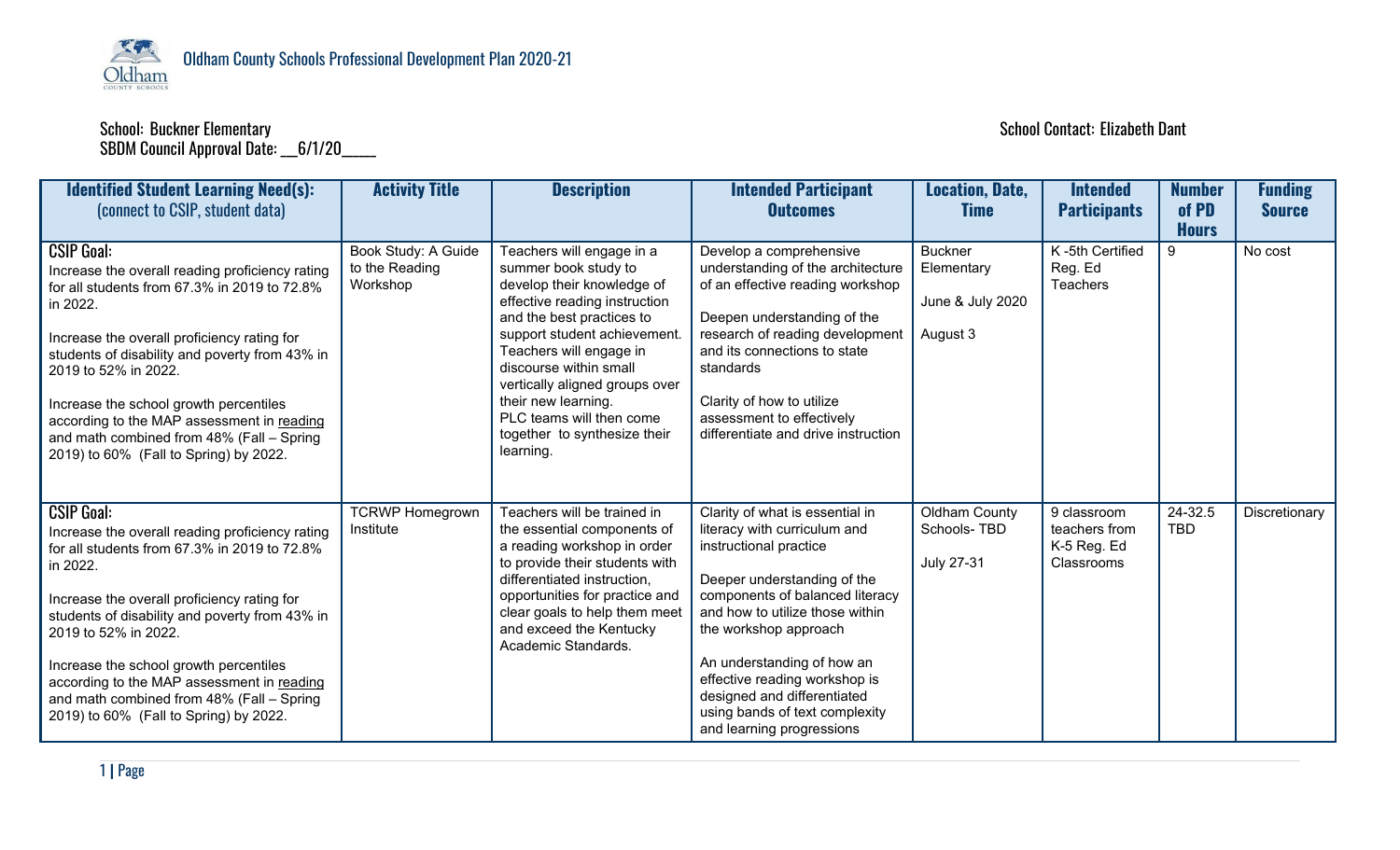

| <b>CSIP Goal:</b><br>Increase the overall reading proficiency rating<br>for all students from 67.3% in 2019 to 72.8%<br>in 2022.<br>Increase the overall math proficiency rating<br>for all students from 61.3% in 2019 to 67.75%<br>by 2022.<br>Increase the overall proficiency rating for<br>students of disability and poverty from 43% in<br>2019 to 52% in 2022.<br>Increase the school growth percentiles<br>according to the MAP assessment in reading<br>and math combined from 48% (Fall - Spring<br>2019) to 60% (Fall to Spring) by 2022. | CoTeaching Cohort    | Teachers will engage in a<br>summer book study to<br>develop their knowledge of<br>effective co-teaching models<br>and the best practices to<br>support and teach all<br>learners. Teachers will<br>engage in discourse within<br>small vertically aligned<br>groups over their new<br>learning.<br>Co-teaching partnerships will<br>then come together to<br>synthesize their learning in<br>order to implement<br>instruction. | Develop clarity and collective<br>understanding on the six<br>approaches to co-teaching<br>Develop understanding of the<br>rationale and research for<br>co-teaching<br>Establish collective<br>understanding of the importance<br>of relationship building within a<br>co-teaching partnership<br>An understanding of how<br>logistics and behavior<br>management support and<br>sustain success for students in a<br>co-teaching approach | <b>Buckner</b><br>June & July 2020<br>September 2020-<br>May 2021 | All Co-Teaching<br>Partnerships   | 9  | <b>Title II Funds</b> |
|-------------------------------------------------------------------------------------------------------------------------------------------------------------------------------------------------------------------------------------------------------------------------------------------------------------------------------------------------------------------------------------------------------------------------------------------------------------------------------------------------------------------------------------------------------|----------------------|----------------------------------------------------------------------------------------------------------------------------------------------------------------------------------------------------------------------------------------------------------------------------------------------------------------------------------------------------------------------------------------------------------------------------------|---------------------------------------------------------------------------------------------------------------------------------------------------------------------------------------------------------------------------------------------------------------------------------------------------------------------------------------------------------------------------------------------------------------------------------------------|-------------------------------------------------------------------|-----------------------------------|----|-----------------------|
| <b>CSIP Goal:</b><br>Increase the overall math proficiency rating for<br>all students from 61.3% in 2019 to 67.75% by<br>2022.<br>Increase the overall proficiency rating for<br>students of disability and poverty from 43% in<br>2019 to 52% in 2022.                                                                                                                                                                                                                                                                                               | <b>AVMR Training</b> | ECS Teachers will be trained<br>in the Add+VantageMR to<br>utilize a diagnostic math<br>assessment to diagnose gaps<br>in students' number sense.<br>They will also receive training<br>in how to use the assessment<br>to develop students' skills to<br>become proficient<br>mathematicians.                                                                                                                                   | Focus on foundational learning of<br>whole number topics: number<br>words and numerals, structuring<br>numbers, addition and<br>subtraction<br>Building conceptual knowledge<br>with students for future<br>mathematical concepts                                                                                                                                                                                                           | <b>Buckner</b><br><b>TBD</b>                                      | Designated<br><b>ECS Teachers</b> | 24 | Discretionary         |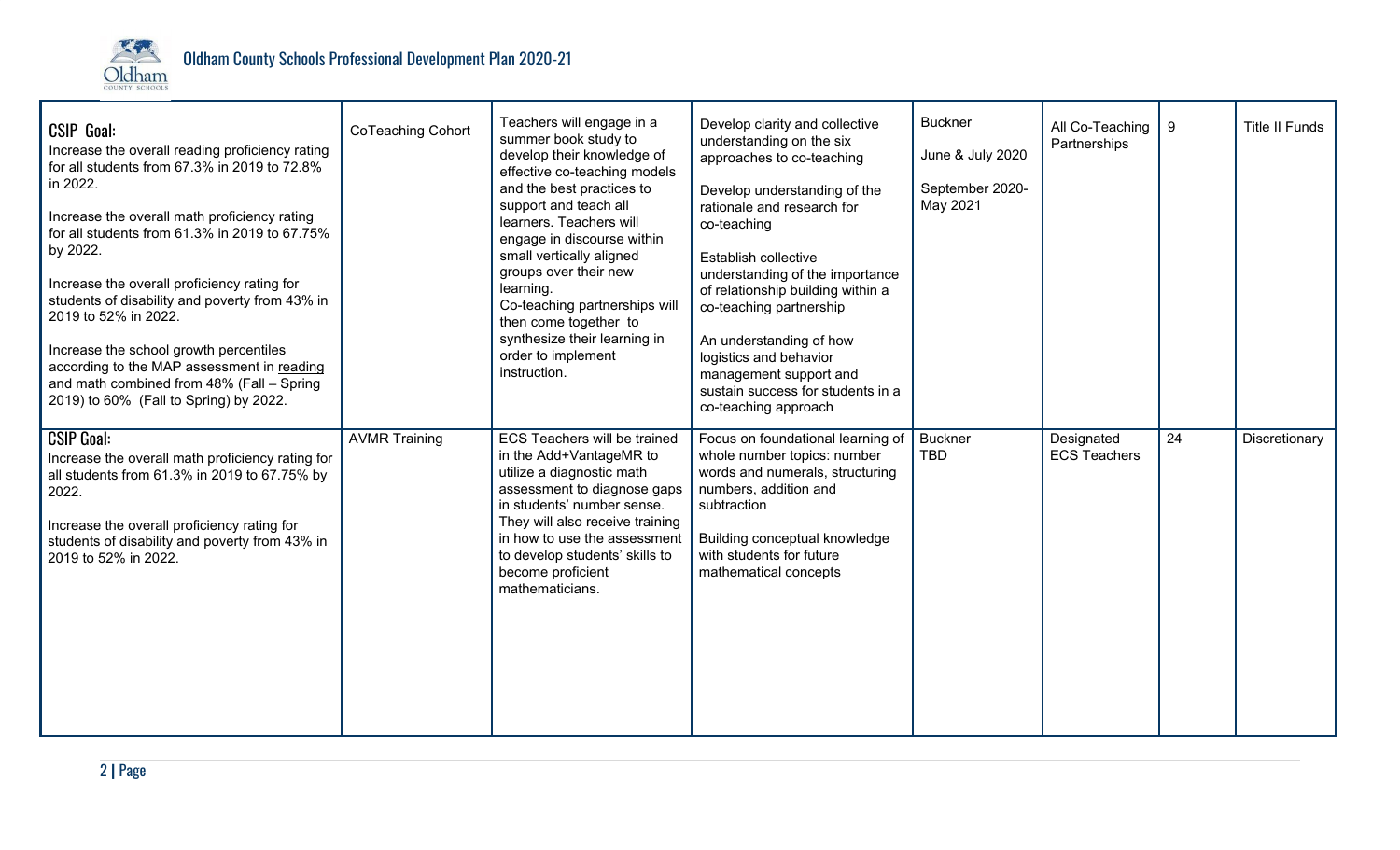

| <b>CSIP</b><br>Goal:<br>Increase the overall reading proficiency rating<br>for all students from 67.3% in 2019 to 72.8%<br>in 2022.<br>Increase the overall math proficiency rating for<br>all students from 61.3% in 2019 to 67.75% by<br>2022.<br>Increase the overall proficiency rating for<br>students of disability and poverty from 43% in<br>2019 to 52% in 2022.<br>Increase the school growth percentiles<br>according to the MAP assessment in reading<br>and math combined from 48% (Fall - Spring<br>2019) to 60% (Fall to Spring) by 2022. | What<br>is a Guaranteed and<br>Viable Curriculum? | Staff<br>will<br>develop an understanding of<br>the essential components of a<br>guaranteed and viable<br>curriculum in order to assure<br>that all students have equal<br>access through an aligned<br>curriculum.                                                                                                                                                                                                          | the<br>Learn<br>essential components of a<br>guaranteed and viable curriculum<br>Develop understanding of how a<br>guaranteed and viable<br>curriculum, that is vertically and<br>horizontally aligned, provides<br>cohesive consistency for student<br>achievement<br>Develop an understanding of<br>how the work of a PLC is<br>embedded within carrying out the<br>vision of a guaranteed and viable<br>curriculum | <b>Buckner</b><br>August 3   | All<br><b>Certified Staff</b> | 6            | <b>No</b><br>Cost |
|----------------------------------------------------------------------------------------------------------------------------------------------------------------------------------------------------------------------------------------------------------------------------------------------------------------------------------------------------------------------------------------------------------------------------------------------------------------------------------------------------------------------------------------------------------|---------------------------------------------------|------------------------------------------------------------------------------------------------------------------------------------------------------------------------------------------------------------------------------------------------------------------------------------------------------------------------------------------------------------------------------------------------------------------------------|-----------------------------------------------------------------------------------------------------------------------------------------------------------------------------------------------------------------------------------------------------------------------------------------------------------------------------------------------------------------------------------------------------------------------|------------------------------|-------------------------------|--------------|-------------------|
| <b>CSIP Goal:</b><br>Increase the overall reading proficiency rating<br>for all students from 67.3% in 2019 to 72.8%<br>in 2022.<br>Increase the overall math proficiency rating for<br>all students from 61.3% in 2019 to 67.75% by<br>2022.<br>Increase the overall proficiency rating for<br>students of disability and poverty from 43% in<br>2019 to 52% in 2022.<br>Increase the school growth percentiles<br>according to the MAP assessment in reading<br>and math combined from 48% (Fall - Spring<br>2019) to 60% (Fall to Spring) by 2022.    | <b>Clever Touch Panel</b><br>Training             | To introduce teachers to the<br>new Clever Touch Panels that<br>are being installed in every<br>classroom at Buckner. It will<br>cover basic panel operation<br>and will showcase the key<br>features of the panels,<br>including how to integrate<br>them into classroom<br>instruction. This training is<br>required by the Technology<br>Department and will be led by<br>district technology integration<br>specialists. | Learn basic flat panel operation<br>Become familiar with the key<br>features of the flat panels<br>Learn how to integrate flat panels<br>into classroom instruction                                                                                                                                                                                                                                                   | <b>Buckner</b><br><b>TBD</b> | <b>All Certified</b><br>Staff | $\mathbf{3}$ | No Cost           |